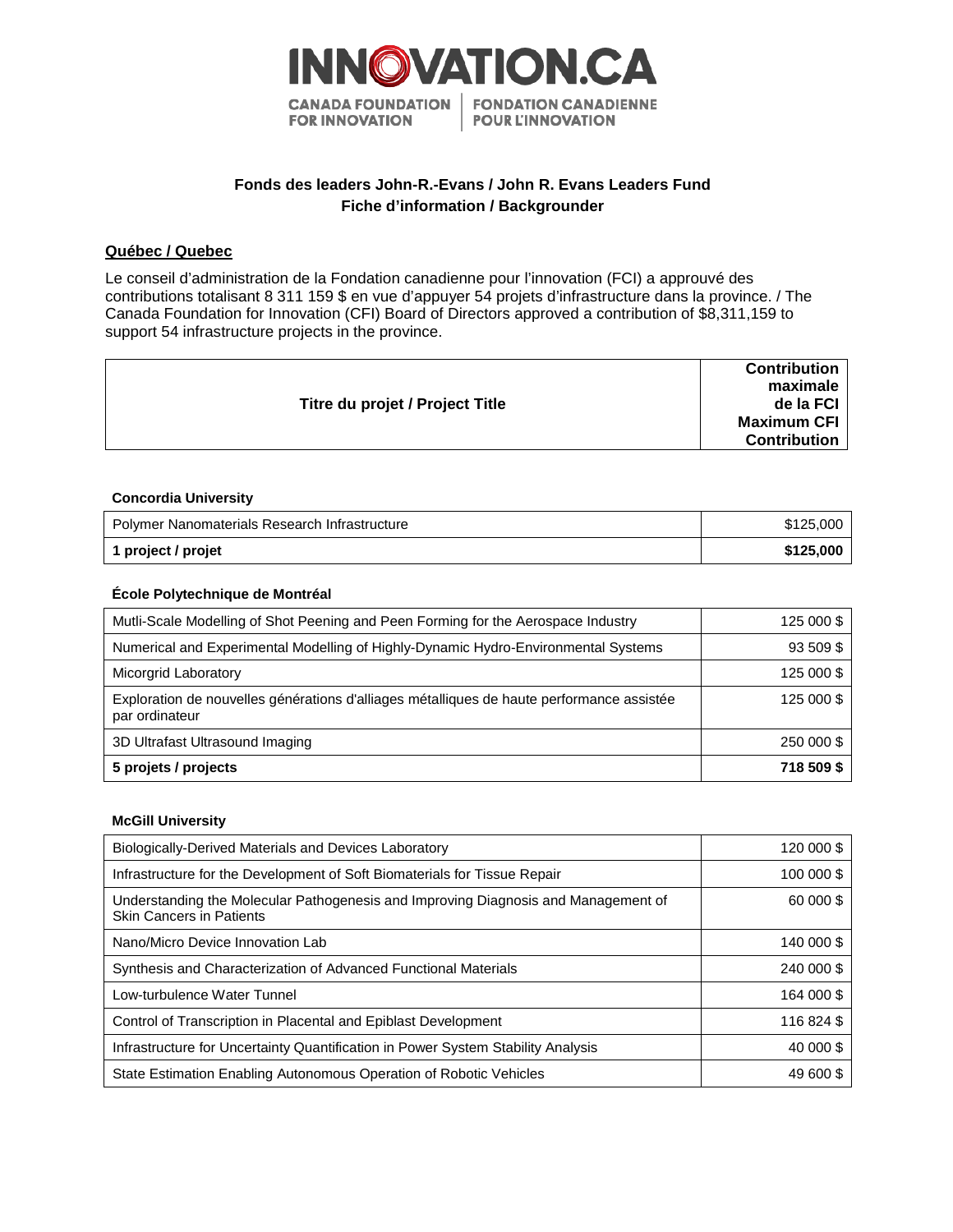

## …/ **McGill University**

| Patient-derived Organoids to Deconvolute the Impact of Tumor Microenvironment on Cancer<br>Initiation and Progression   | 115 397 \$  |
|-------------------------------------------------------------------------------------------------------------------------|-------------|
| <b>Functional Genomics of Immune Responses</b>                                                                          | 146 000 \$  |
| Controls on Microbial Carbon Cycling in Marine Environments: Linking Micro-scale Processes<br>to Global Carbon Dynamics | 239 875 \$  |
| <b>Functional Genomics of Acute Myeloid Leukemia</b>                                                                    | 60 000 \$   |
| Center for Culturally Responsive Research in Kinesiology and Physical Education                                         | 113 954 \$  |
| Cerebellum-dependent Learning: From Synapses to Behavior                                                                | 179 500 \$  |
| 15 projets / projects                                                                                                   | 1885 150 \$ |

### **Université de Montréal**

| Deciphering the Regulation and Role of PGC-1 Transcriptional Coactivators in Human Skin<br>Conditions                      | 138 146 \$   |
|----------------------------------------------------------------------------------------------------------------------------|--------------|
| Laboratory of Quantitative Plant Development                                                                               | 253 886 \$   |
| Functional Genomics of Long Noncoding RNAs in Human Diseases                                                               | 159 991 \$   |
| The Brain-Circuit Analysis Platform: From Brain Circuits to Behavior                                                       | 120 249 \$   |
| Laser Microdissection and Optogenetics Systems for Discovery of Molecular Mechanisms<br>Underlying Memory Decline in Aging | 110 020 \$   |
| Mechanism of Bacterial Peptidoglycan Synthesis and Surface Adhesion                                                        | 519 965 \$   |
| Multiphasic-plasma Research Infrastructure                                                                                 | 233 586 \$   |
| Functional Imaging of Neuron-glia Interactions at the Network Level in Cortical and Brainstem<br>Circuits                  | 249 999 \$   |
| Field and Laboratory Platform for Aquatic Biogeochemistry                                                                  | 146 021 \$   |
| Uncovering Stem Cell States, their Transitions and Regulatory Mechanisms                                                   | 144 669 \$   |
| Infrastructure for Structural Characterization by Scanning Electron Microscopy                                             | 397 671 \$   |
| Towards an Archaeology of the Anthropocene                                                                                 | 50 850 \$    |
| Plateforme photonique de neuroscience de la vision                                                                         | 119 424 \$   |
| 13 projets / projects                                                                                                      | 2 644 477 \$ |

## **Université de Sherbrooke**

| Infrastructure de terrain pour l'étude de la spatialisation de variables hydrologiques | 162 500 \$ |
|----------------------------------------------------------------------------------------|------------|
| 1 projet / project                                                                     | 162 500 \$ |

## **Université du Québec - Institut national de la recherche scientifique**

| Megahertz through Millimeter-wave Material and Component Characterization Laboratory<br>(MMMCC-M3C2) | 209 502 \$ |
|------------------------------------------------------------------------------------------------------|------------|
| Studying and Manipulating the Plant Holobiont Across All Scales                                      | 148 595 \$ |
| Laboratoire en statistiques spatiales et développement urbain (LADU)                                 | 121 482 \$ |
| 3 projets / projects                                                                                 | 479 579 \$ |